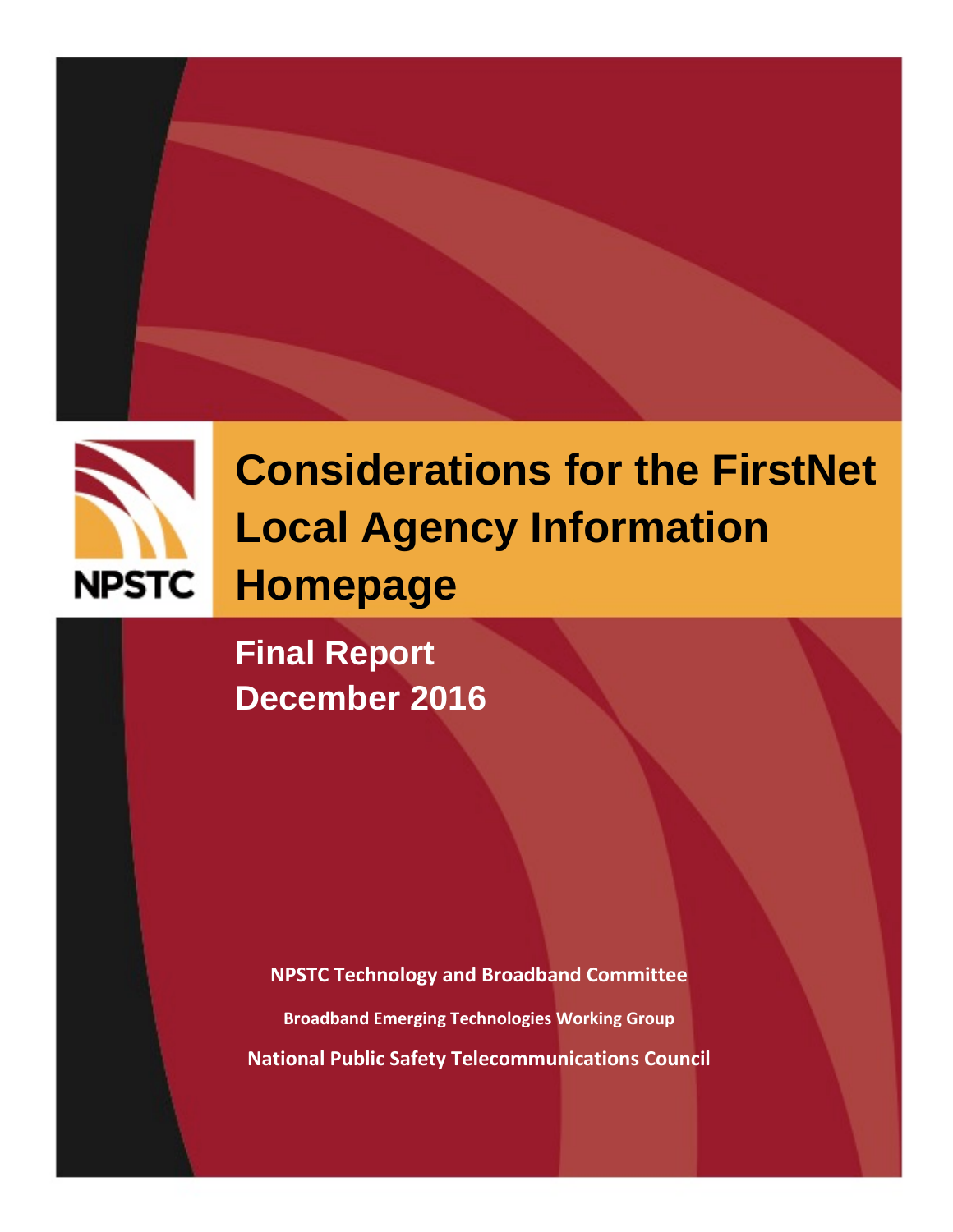# **Introduction:**

NPSTC's Broadband Emerging Technology Working Group studies a variety of public safety broadband initiatives to both educate the first responder community and to provide input on public safety requirements and capabilities. Areas of study include monitoring of 3GPP international standards regarding LTE, examination of the role that devices will play with the Nationwide Public Safety Broadband Network (NPSBN), review of work by other groups regarding analytics and sensors, discussion of unique issues associated with rural deployment of the NPSBN, and consideration of the role of the FirstNet Agency Status Web Page.

The Working Group recently undertook a multi-month examination of the proposed FirstNet Agency Information Homepage (Agency Information Homepage<sup>[1](#page-1-0)</sup>) to review needed public safety functionality and additional requirements. This homepage capability is designed to display locally relevant information regarding incidents and FirstNet network availability to public safety users. The information page is also useful to alert first responders of urgent situations including notifications as they enter the specific geographic zone of a major incident. The status page would provide meaningful information to first responders including the incident description, assigned radio channels, staging locations, etc.

At a high level, the Agency Information Homepage will provide first responders with immediate access to:

• FirstNet network status

 $\overline{\phantom{a}}$ 

- Agency designated information and resources
- Incident information on active emergency events

It is important to distinguish that this report is speaking to the Agency Information Homepage and not discussing other web status page issues:

- The Public Safety Advisory Committee (PSAC) is discussing a web access page to provide **local control** input of features and functionality.
- There are also a variety of other web portals referenced in both NPSTC reports and in the FirstNet RFP related to **provisioning** of applications and other services.

There are three basic usage environments in which first responders will likely need to access an Agency Information Homepage:

1. First Responder in their own service area, needing access to data from their own agency's Agency Information Homepage.

<span id="page-1-0"></span>Page 1 NPSTC Broadband Emerging Technology Working Group Report: FirstNet Local Agency Information Homepage, December 2016  $1$  The FirstNet RFP refers to this capability as both the Agency Information Homepage and the Public Safety Entity Homepage. NPSTC has previously referred to this capability as a Status/Information Homepage or Status Web page.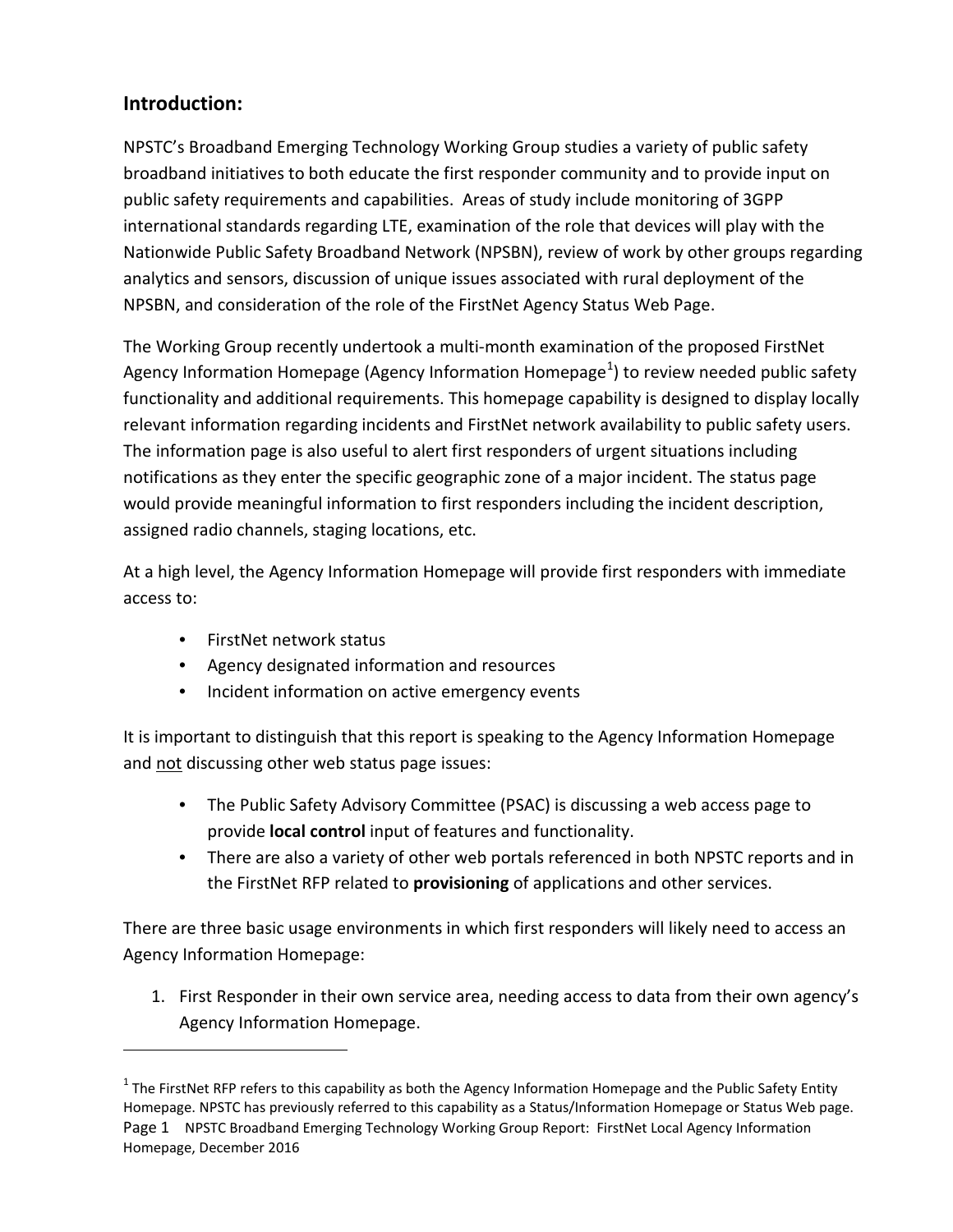- 2. First Responders traveling outside of their home area to assist another agency and needing access to information from that agency's Agency Information Homepage.
- 3. First Responders traveling through multiple jurisdictions (not relating to a mutual aid incident) who need to be aware of significant emergency events occurring in those areas.
	- a. Awareness of critical incidents occurring anywhere in those jurisdictions.
	- b. Awareness of major incidents occurring in their immediate area based on their present GPS coordinates.

#### This report will provide the following information:

- 1. Review of public safety requirements relating to the Agency Information Homepage as described in two separate NPSTC documents.<sup>[2](#page-2-0)</sup>
- 2. Review of FirstNet RFP documents relating to the Agency Information Homepage.
- 3. Identification of additional public safety usage scenarios involving the Agency Information homepage.
- 4. Description on Agency Information Homepage functional details that should be considered when this capability is being designed by FirstNet.

# **1. NPSTC Public Safety Requirements Recommendations**

NPSTC has produced a variety of reports that detail public safety requirements for the NPSBN. Two of these reports detail first responder use of a Status/Information Homepage. They include the 2009 *NPSTC Public Safety Broadband Task Force Report* and the 2012 *Broadband High-Level Launch Requirements Report.* Each of these reports describes the importance of the status page to assist public safety agencies.

#### *2009 NPSTC Report: Public Safety Broadband Task Force Report*

 $\overline{\phantom{a}}$ 

The following information contains direct excerpts from the 2009 NPSTC report that deals specifically with the status page are listed below. This report provides a comprehensive overview of the rationale for the status page. Note that information in this report was written prior to the creation of FirstNet and the allocation of spectrum for the NPSBN and references "network operators."

<span id="page-2-0"></span> $2$  Note that the NPSTC documents refer to this capabilty as the "Agency Status Web Page."

Page 2 NPSTC Broadband Emerging Technology Working Group Report: FirstNet Local Agency Information Homepage, December 2016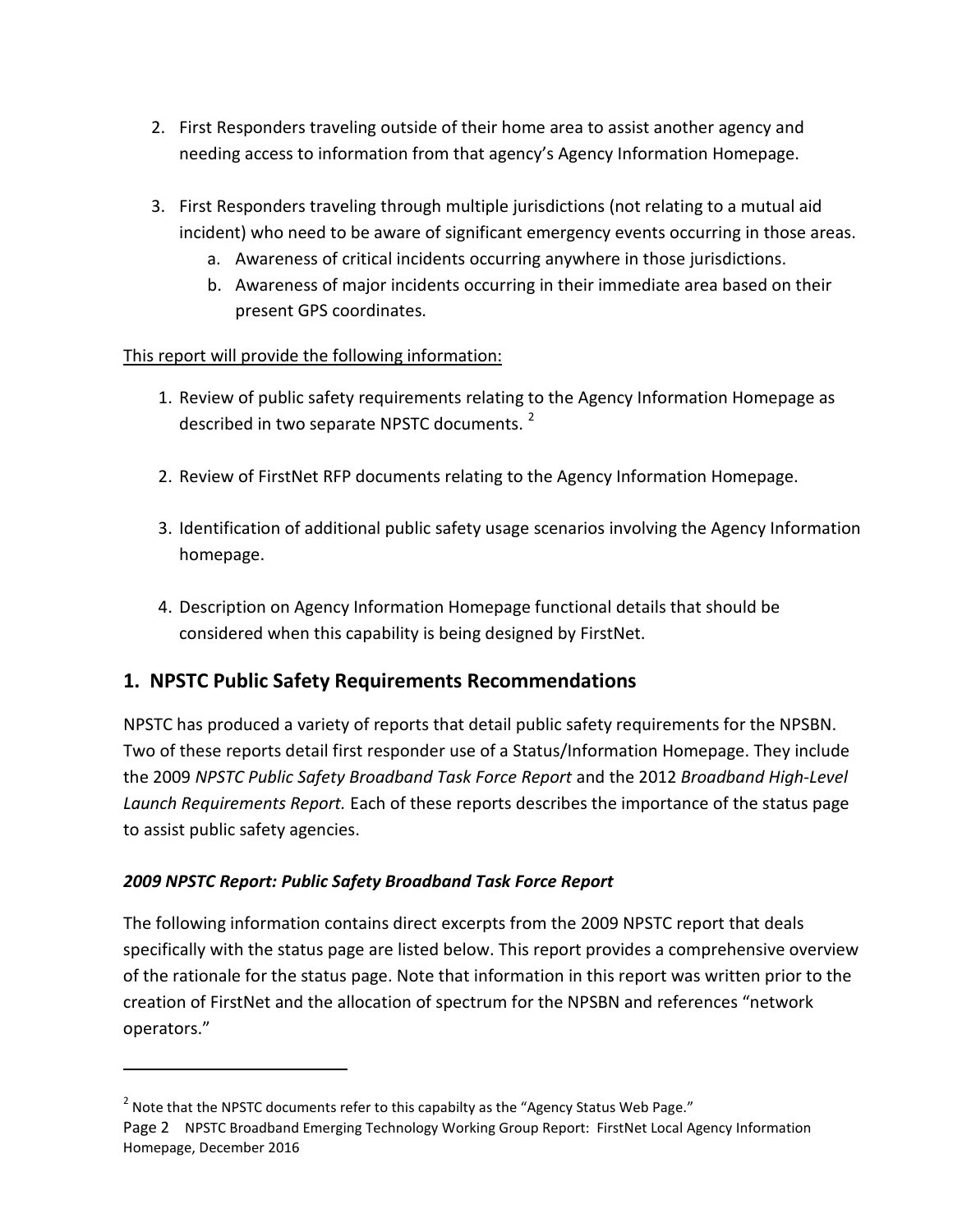#### **6.2.3 Status/Information "Homepage" - Required**

Public safety or public/private partnership network operators shall provide a universal method to obtain a "home page" for visitors to the system. This "home page" will facilitate access to and distribution of available applications, alerts, incident-specific information, system status information, and information that the operator deems important to share with visitors to the system

#### **Page 40, #3 Usage Scenario**

A Public Safety user arrives on a visited network while responding for mutual aid operations. She opens her browser and automatically accesses an informational welcome page which provides general information and the ability to input credentials for authentication. The page may also warn of specific safety hazards on main roads in the area. Information provided after authentication may include such items as interoperable radio frequency, Incident Command System (ICS) facility locations, command assignment, and may also allow input of NIMScompliant resource typing. A web page provides operational information and allows further access or input based on credentials.

#### **Page 40, #3 Analysis**

Users visiting a network will need a simple and universal way to obtain basic information. The method for reaching this home page should be straightforward and the same across networks. In addition to displaying basic information about the network itself, this page can and should be used to list available applications, incident information and updates, AMBER alerts, and so on. Some information may be on a need-to-know basis and should be protected by credentials issued to the visitor. As new incidents develop, network operators may re-capture users for updates

#### *2012 NPSTC Report: Broadband High-Level Launch Requirements*

In 2012, NPSTC was asked by FirstNet to examine the original NPSBN requirements report and extract information that would be relevant for the initial launch of the network. The original report had included a number of requirements across an evolving NPSBN deployment. The 2012 report included only those critical functions that would be necessary for public safety agency use (and adoption) during the initial NPSBN activation. This report also included a number of elements regarding the web status page. The following information contains direct excerpts from the 2012 NPSTC report that deals specifically with the status page are listed below.

#### **Page 34, 4.1.10 Status Web Page**

Page 3 NPSTC Broadband Emerging Technology Working Group Report: FirstNet Local Agency Information Homepage, December 2016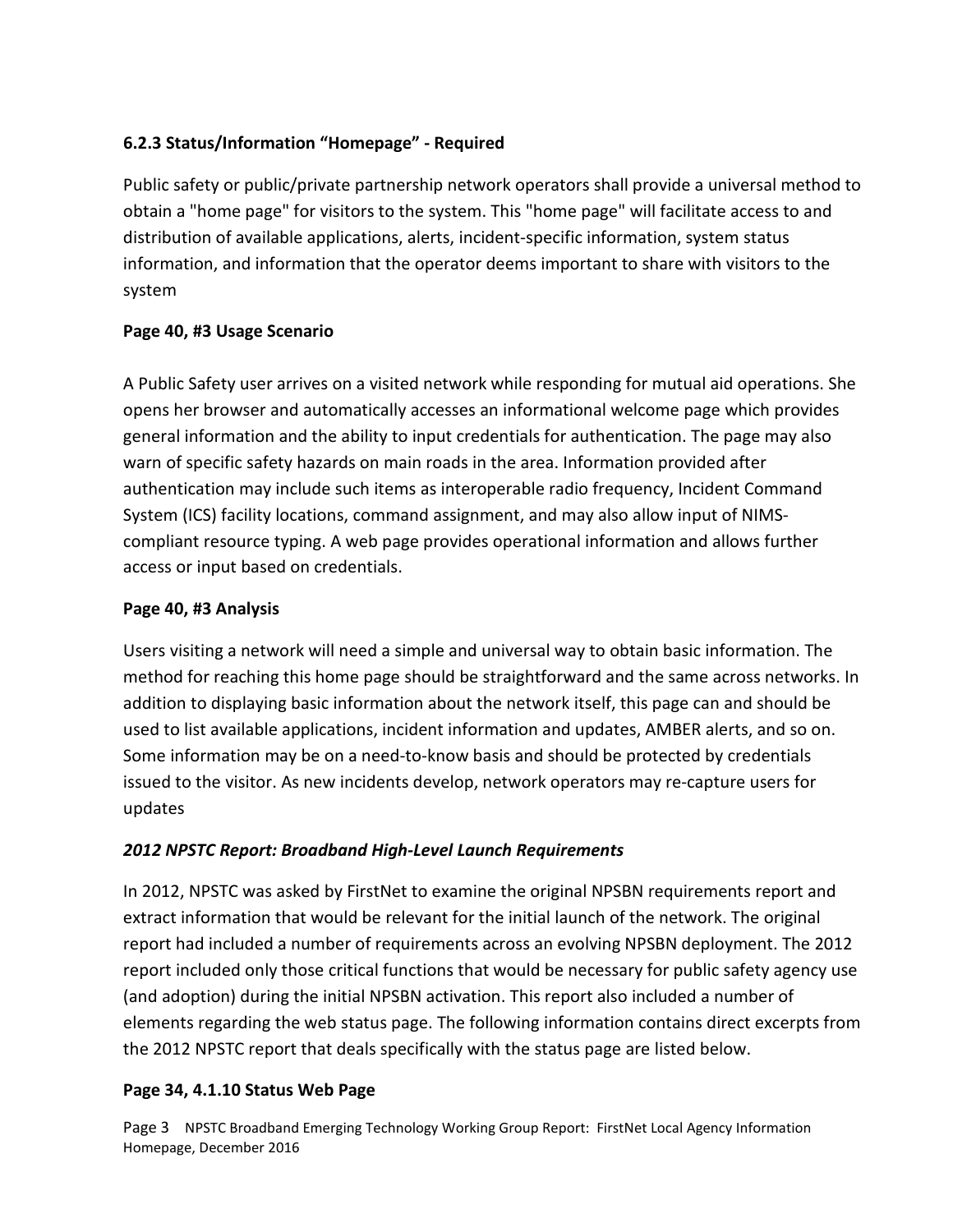The *2009 NPSTC 700 MHz Public Safety Broadband Task Force Report and Recommendations*  identified the "Status/Information Home Page" as a 'required' application to be supported by the NPSBN (see information from prior section).

This section will hereafter refer to "Status/Information Home Pages" as "Status Web Pages." The term "visitor" is interpreted to mean an NPSBN user who has traveled to or is en route to a particular area, which may or may not be within the NPSBN user's home jurisdictional area, and who is authorized to access a given Status Web Page.

As Figure 3 illustrates, each Status Web Page instance receives relevant information from the NPSBN and one or more PSENs. In turn, this information is made available to other authorized PSENs, Internet users (e.g., public mission specialists, the press, etc.), and NPSBN-Us.



#### **4.1.10.1 Accessing Status Web Pages**

The primary use case envisioned for accessing each Status Web Page at launch is:

• A responder wishes to obtain relevant operational information relative to their current position (e.g., what incidents are taking place in the immediate area?).

Future development of the Status Web Pages should include:

• A responder wishes to become informed about operational status regarding a specific location (e.g., the responder wishes to become briefed on the incident prior to arriving on-scene).

Page 4 NPSTC Broadband Emerging Technology Working Group Report: FirstNet Local Agency Information Homepage, December 2016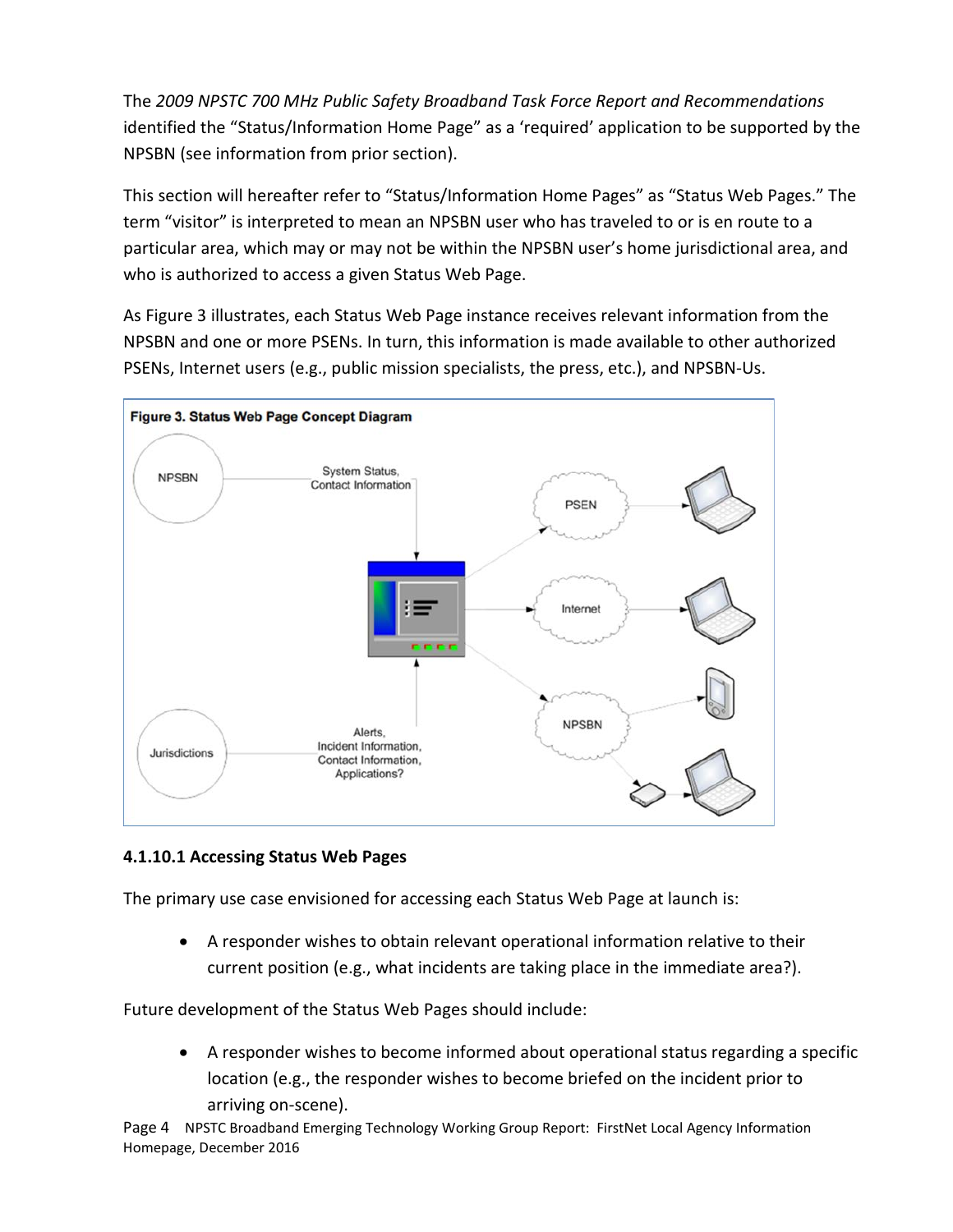• A responder wishes to become informed about network status relative to their current position, and/or regarding a specific location.

Different types of agencies may wish to deploy their own Status Web Page instances. For example, federal users may wish to have their own Status Web Page, which only federal users may access. This capability, while desirable over the long term, is not considered critical for launch.

| <b>Table 36. Accessing Status Web Page Requirements</b> |                                                                                                                                                                                                                 |
|---------------------------------------------------------|-----------------------------------------------------------------------------------------------------------------------------------------------------------------------------------------------------------------|
| #                                                       | <b>Requirement</b>                                                                                                                                                                                              |
| 1                                                       | The information content of NPSBN Status Web Pages SHALL be accessible for both reading and<br>writing by applications.                                                                                          |
| $\overline{2}$                                          | Prior to accessing privileged Status Web Page information, an NPSBN-U or application SHALL<br>be authenticated.                                                                                                 |
|                                                         | The term "NPSBN-U" in this requirement is intended to mean the human being's credentials,<br>rather than the device's credentials to use the NPSBN.                                                             |
| 3                                                       | The NPSBN SHALL allow an NPSBN-U or application to access the Status Web Pages relevant to<br>the NPSBN-U's current location and function.                                                                      |
|                                                         | The assumption is that the NPSBN-U is not required to know a specific address for a web page,<br>given their location. Rather, a relative URL scheme (for example, https://local.police.gov)<br>should be used. |
|                                                         | It should be noted that there might be many Status Web Pages governing a given area, which<br>are differentiated by the NPSBN-U's function (e.g., police, fire, EMS, federal, etc.).                            |
| 4                                                       | An authenticated NPSBN-U or application SHALL be able to access any Status Web Page from<br>the Internet, PSEN, PSAP, or other IP network external to the NPSBN.                                                |

#### **4.1.10.2 Status Web Page Content**

The Status Web Page application is one of the key applications that differentiate commercial broadband networks from the NPSBN. Status Web Pages are required at launch and they will continue to evolve as different network use cases are developed and adopted. Status Web Pages will provide public safety with basic and enhanced situational awareness. Status Web Pages will assist responders in more effectively performing their normal function and allow agencies to work together more effectively through mutual aid. It is key that they evolve as the NPSBN evolves.

Page 5 NPSTC Broadband Emerging Technology Working Group Report: FirstNet Local Agency Information Homepage, December 2016 As one of the key applications which enable basic functionality of the NPSBN, the authors believe that a thorough detailed requirements collection process must be followed using industry standard software development and life cycle management processes to effectively design the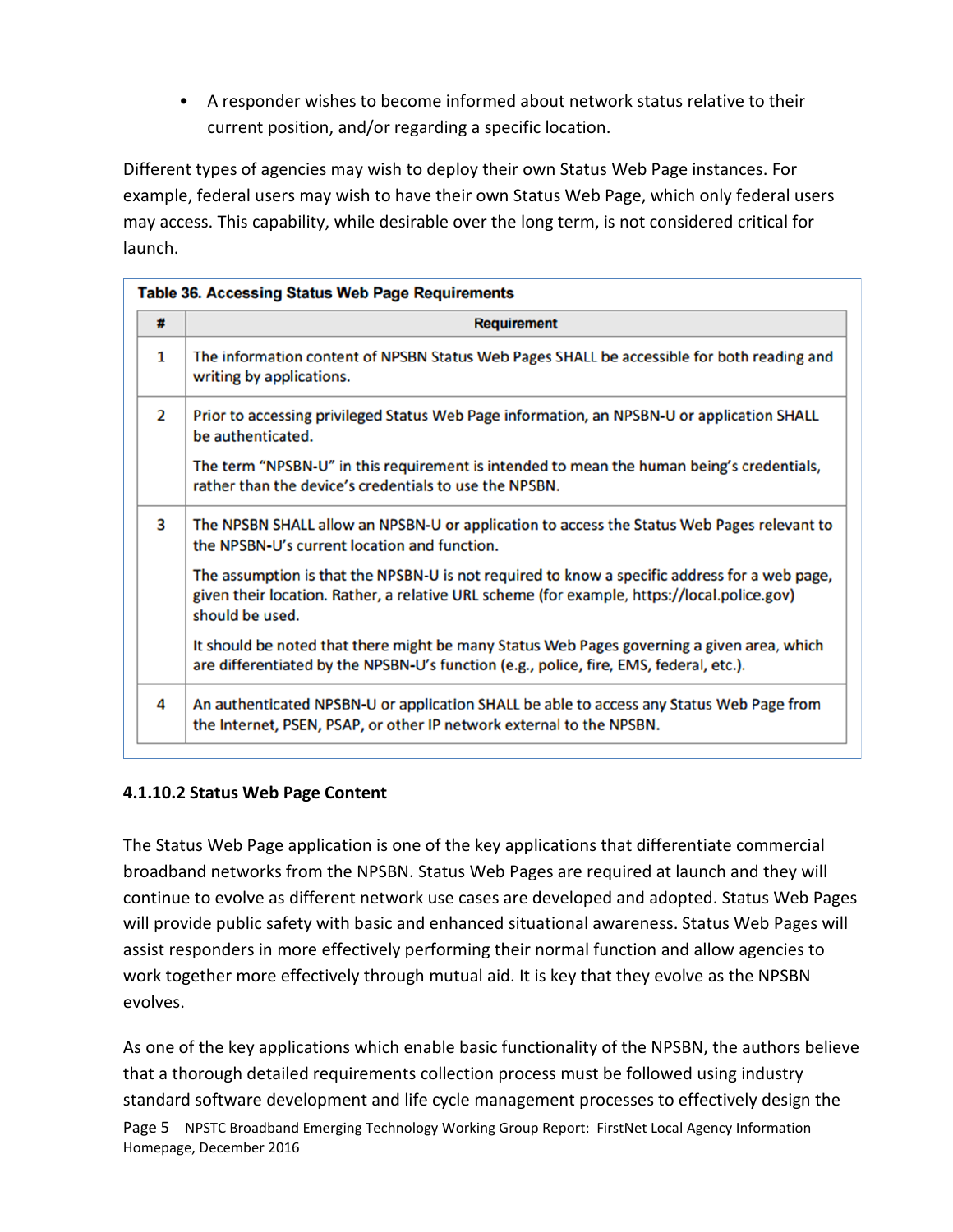Status Web Page application. As previously articulated, the Status Web Page is a key application that makes the NPSBN functionally different from commercial broadband services. The authors believe that FirstNet should begin the process of application definition and design immediately. Any attempt to include detailed requirements for the content of the Status Web Page in this document could have potential damaging results on the application development process.

For the Status Web Pages to be useful, information pertinent to the responder's location and function must be provided. Thus, Status Web Pages must be adaptable based on the user's current role, function, and location. Because the Status Web Pages are anticipated to contain sensitive incident information, access to this information must be carefully controlled.

The Status Web Page content will eventually need to be adaptable based on the NPSBN-U's current role, function, and location. Dispatchers, CAD operators, and in-field responders are all envisioned to require the ability to post operational information to a given Status Web Page. While the enhanced capabilities of the future system are beyond the scope of launch requirements, it is important to note that the Status Web Page system should be designed with future needs in mind.

# **2. FirstNet RFP**

l

The FirstNet Request for Proposals (RFP) document leveraged the NPSTC reports including their recommendations and requirements. The RFP sets the baseline features and capabilities for the NPSBN and is instructional for the eventual contractor who will build and manage the network.

The RFP contains a number of references to the Agency Information Homepage:

## **DI5PS00295**: **Appendix C-7 Operational Architecture**

#### **Develop and Manage Agency Information Homepage, A.3.4.2.9.1**

Design, implement, and provide the customizable agency information homepage which is used to provide information to public safety users about their local agency. The information can include agency alerts, information about incidents that are in progress, etc. The status web page should be made available to public safety agencies as Software as a Service  $3$  that each individual agency can manage and tailor in a manner that will best suit their needs.

## **Manage Agency Information Homepage**, **A.7.2.3.5.3**

<span id="page-6-0"></span> $3$  Software as a Service (SaaS) is a software licensing and delivery model in which software is licensed on a subscription basis and is centrally hosted. It is sometimes referred to as "on-demand software." SaaS is typically accessed by users using a thin client via a web browser

Page 6 NPSTC Broadband Emerging Technology Working Group Report: FirstNet Local Agency Information Homepage, December 2016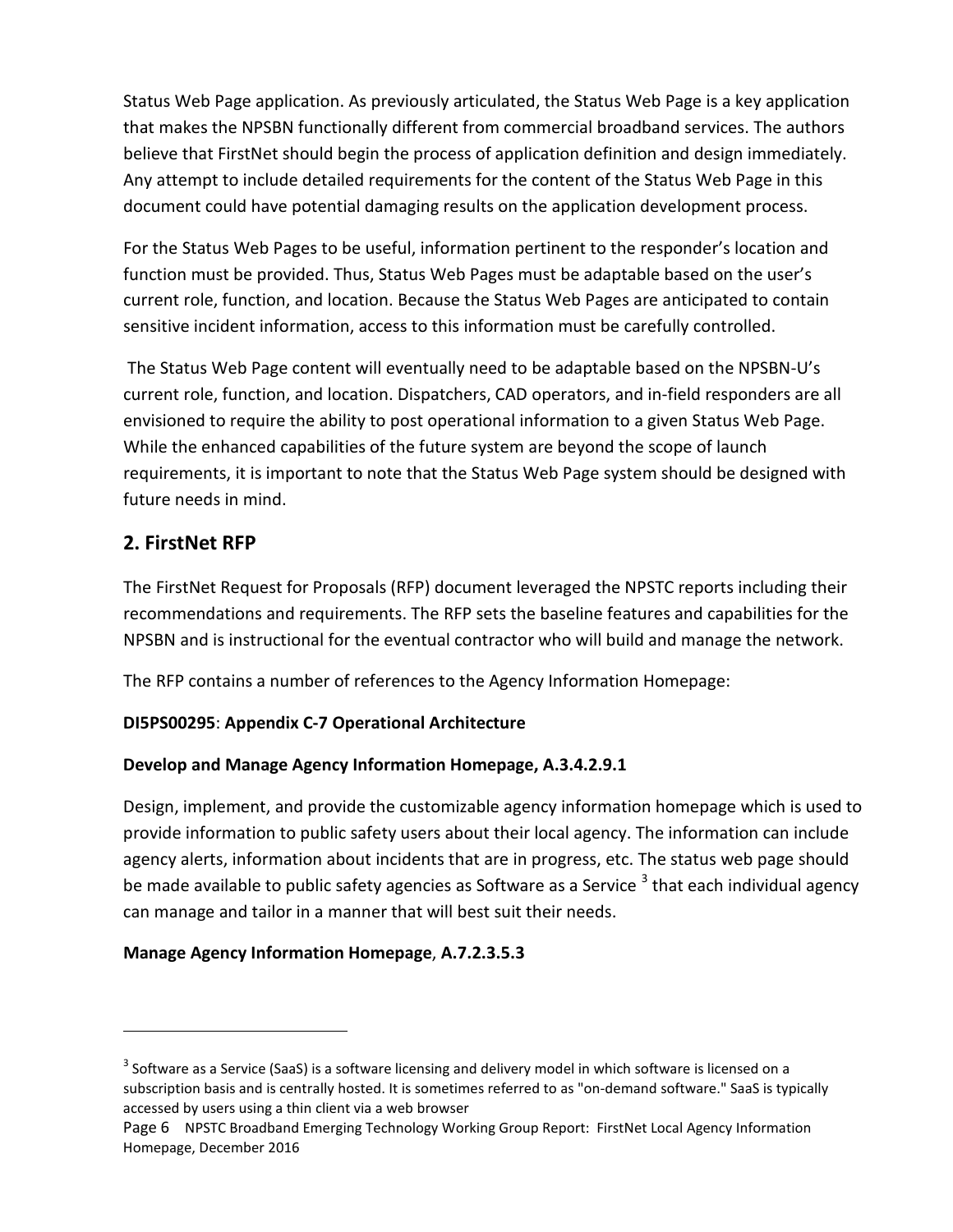This function provides the operation and management of the agency configurable and customizable Information Home Page for each agency to use to serve as a landing page for its users. The Information Home Page must include the ability to authenticate users and restrict access to information based on user attributes. Additionally it must be able to expose agency incident and situational awareness information, as well as agency and network status and alerts. Agency administrators can add content to their home page, and tailor the out of box capabilities so the information that is displayed is relevant for their agency.

# **Public Safety Entity Home Page, L.3.2.2.2.2.2**

The FirstNet RFP, Section L.3.2.2.2.2.2, describes the concept of a customizable agency home page.

The Offeror shall describe its proposed strategy pertaining to the following:

- A customizable home page that provides users with relevant information about their agency and current events and incidents. Describe the home page's timelines for delivery and proposed functionality, including but not limited to the following:
	- o Display current status of the wireless network
	- o Display critical information of a general nature (e.g., news, weather, traffic)

o Display critical and/or tactical information of agency-specific information (e.g., incident status, internal alerts, situational awareness data)

o Support customizable services and data feeds that users can subscribe to, including NPSBN network and service status, agency information, alerts, and basic situational awareness of recent nationwide and local incidents

- How the solution will ensure that the PSE home page meets the needs of public safety agencies and users and how agency/user feedback will be incorporated into new releases of the PSE home page.
- Other forms of status alerting that can be used to notify an agency, such as email, Short Message Service (SMS), Rich Site Summary (RSS), FirstNet status page (as opposed to the PSE status page), and any other such "push" alerts.
- How affected agencies will receive ongoing, timely alerts when an outage impacts them without receiving unnecessary alerts until final resolution.
- How the PSE home page supports Attribute Based Access control (ABAC) and the ability for local administrators to control what content is displayed and to whom. How

Page 7 NPSTC Broadband Emerging Technology Working Group Report: FirstNet Local Agency Information Homepage, December 2016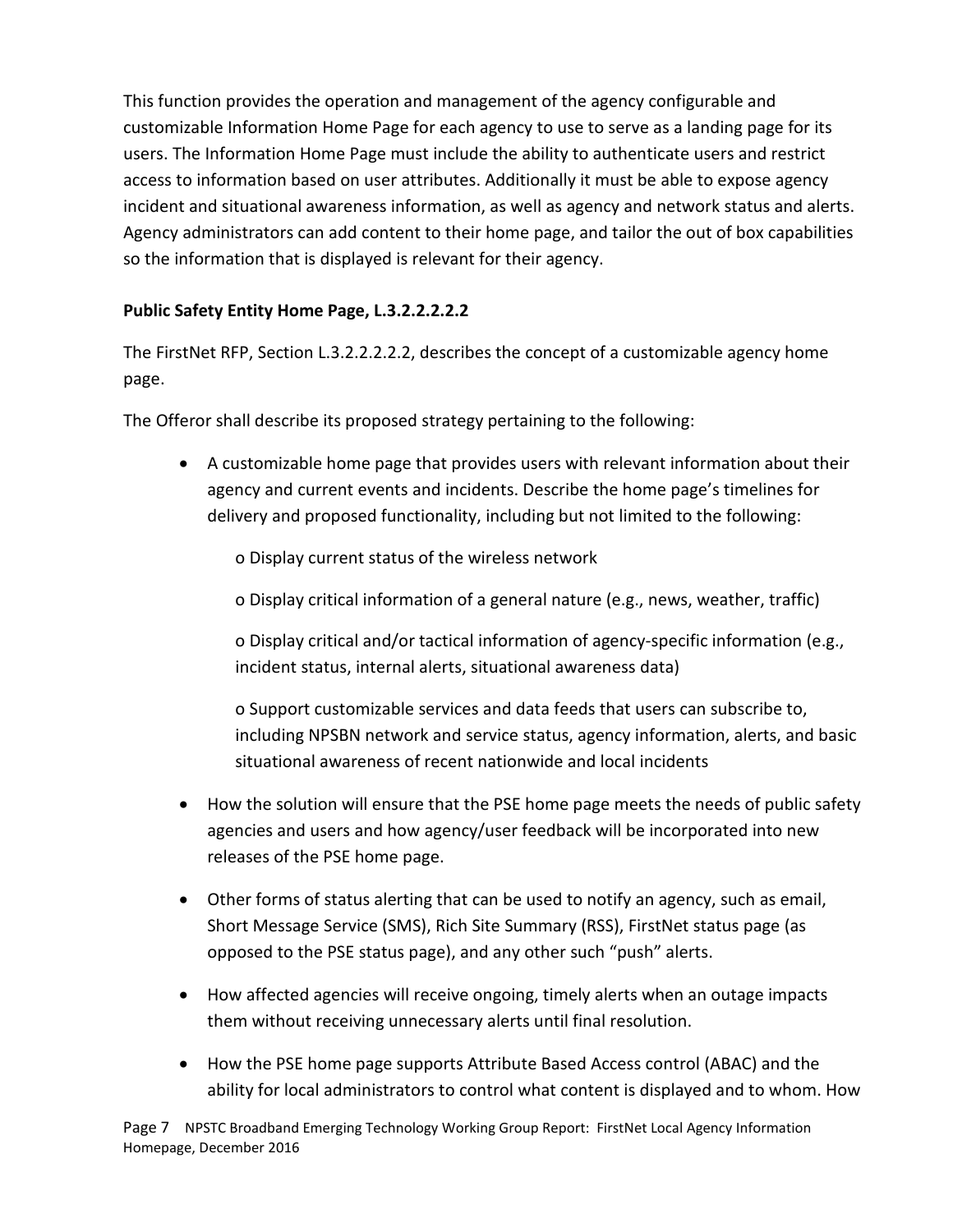the home page can be used to provide access to non-local agency users during mutual aid scenarios.

# **3. Public Safety Usage Scenarios**

In addition to the use case examples contained in the NPSTC Reports, the Broadband Emerging Technologies Working Group also identified a number of other usage scenarios:

- 1. A police officer can view a list of high-priority emergencies among all agencies in the area (his city, adjacent city, sheriff, and state patrol). This would allow a city police officer to be aware of a foot pursuit by a sheriff's deputy located one block outside the city limits.
- 2. A fire engine responding mutual aid to an incident in an adjoining city (or county) can access incident information prior to their arrival. This would include the ability to display the incident location, assigned radio channels, staging location for mutual aid units to report to, and a list of units assigned and on scene.
- 3. A paramedic ambulance can access an integrated list of hospitals and the readiness status of their Emergency Departments. Access to this type of resource information is critical to ensure that patients are transported to facilities that can treat them, including access to trauma, stroke, and cardiac care specialty hospitals.
- 4. A public safety user is alerted to the presence of a major incident occurring nearby based on their GPS proximity to the event. For example, a sheriff's deputy traveling through a city may pull into a gas station for coffee and be unaware that a robbery in progress has been reported at that location.
- 5. First responder agencies routinely travel outside their home area and may need to access or view information from multiple agencies. A first responder may route through several municipalities while traveling home or to training or while transporting a prisoner to detention.
- 6. A public safety user can easily visualize the status of the network and see any maintenance messages regarding planned and unplanned system outage.
- 7. A public safety user can access contact information and other resource information for other public safety agencies that they need to contact (including telephone numbers and monitored interoperable radio channels).

Page 8 NPSTC Broadband Emerging Technology Working Group Report: FirstNet Local Agency Information Homepage, December 2016 It should be noted that some of this information is shared today between different public safety agencies. Some organizations used shared Computer Aided Dispatch (CAD) systems while others share common web applications. Sharing of the data today is constrained by a number of factors and use of a common NPSBN network connection will enhance sharing by more agencies.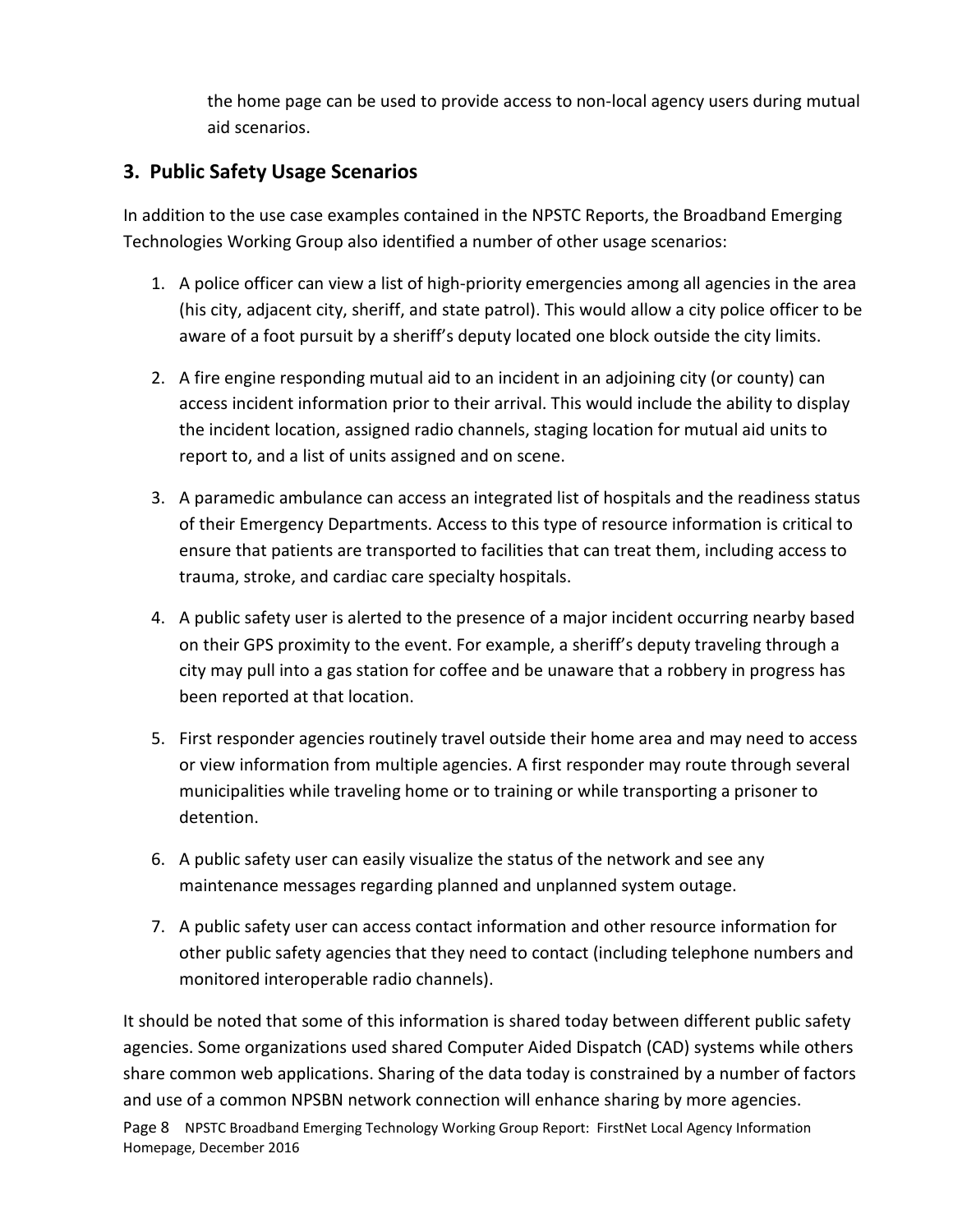# **4. Status Page Functional Details**

The Working Group examined a number of functional details that should be considered during the development of the Agency Information Status Page:

- 1. Scope of Web Status Page. The web status page is designed to allow first responders to access status and resource information. It may, or may not, additionally provide a portal to access or download applications being used by public safety users.
- 2. Access to information is based on user authentication. This is necessary to ensure that non-public safety personnel are not viewing sensitive or restricted information. It is also important to properly segregate the various public safety users. Certain types of information should be viewed only by law enforcement personnel (e.g., criminal history data and tactical information) while other information should only be viewed by Fire or EMS personnel (e.g., confidential patient information). Finally, access to information should be based on a "need to know" basis that follows user agency permissions.
- 3. Incident information (and other components) should be fed via agency interface and maintained in real time to be effective. It is envisioned that agency CAD systems could provide real time incident data to the Information Status Page via an interface. Local agencies would need to configure which types of incidents they share and what components of the incident are shared (e.g., location, incident type, units assigned, overview of incident details, etc.)
- 4. A common "default" status page should be provided. This page would be available to all first responders (regardless of their law enforcement, fire, or EMS affiliation) and would provide a summary of incidents as well as providing links to other agency specific Information Status Pages. It would also include basic information on the operational status of the NPSBN, a listing of high- risk emergency incidents, and links to agency resources. Content for the default status page would come from the agency specific information status pages and would be based on local agency input.
- 5. Agencies may create a status page accessible only for their agency personnel. This capability is clearly defined in the FirstNet RFP and allows a local agency to customize a local information status page. The use of a local status page allows agencies to provide more detailed information for their users as well as providing additional functionality.
- Page 9 NPSTC Broadband Emerging Technology Working Group Report: FirstNet Local Agency Information 6. The status page should provide links to commonly used resources. Public safety personnel increasingly rely on access to resource information that assists them in their specific role. For example, first responders may need to access a list of interoperable communications frequencies that are available in their devices and/or display contact information for other public safety and support agencies including their telephone numbers and/or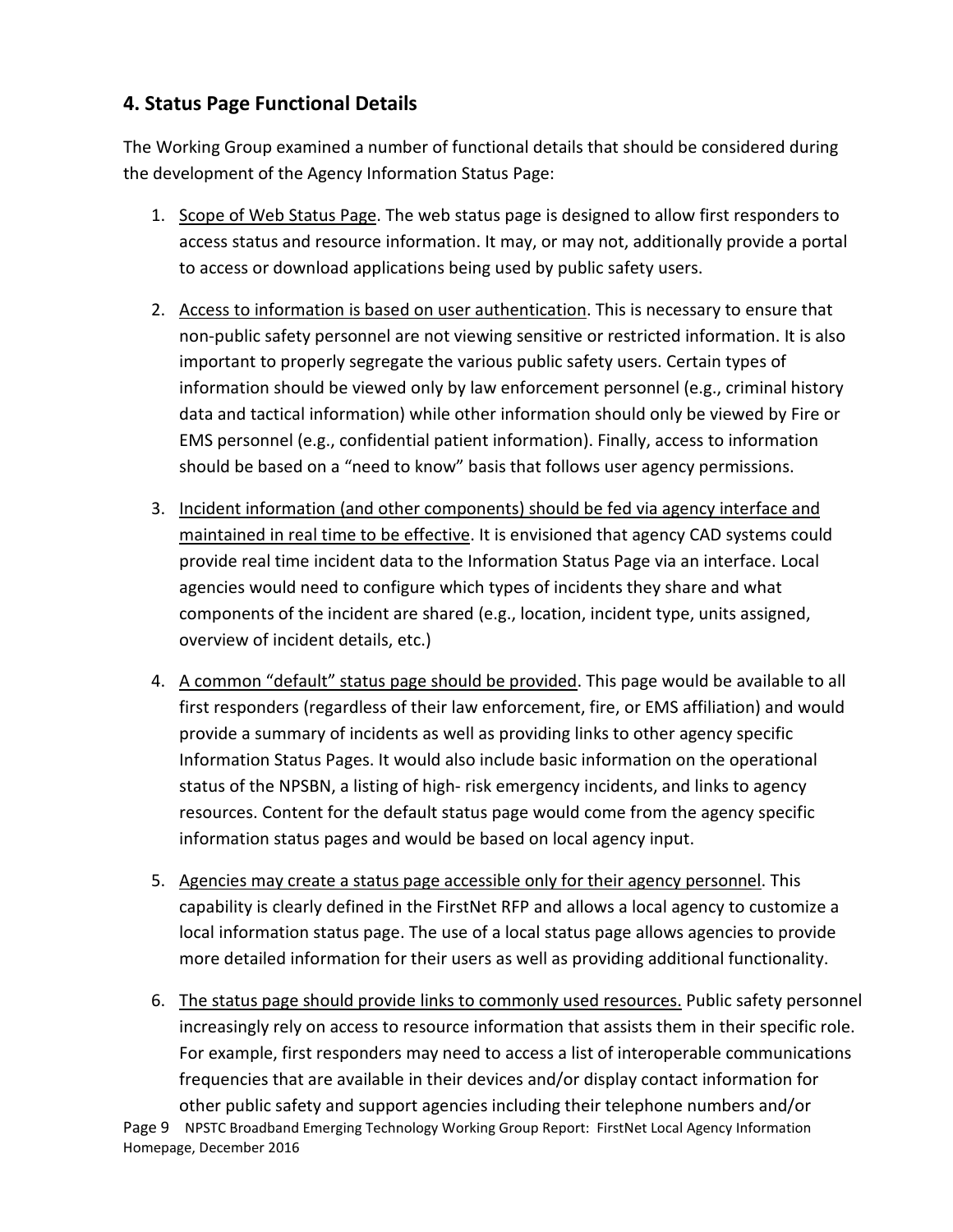access agency specific SOPs for guidance on complex incidents. Some agencies provide access to this information via an agency intranet and data may be currently available on some agency mobile data terminals. This resource data is an example of information that does not need to be displayed but which should be accessible.

- 7. There should be some local control influence over the information that is shared and how it is displayed. Effective relationships among all public safety agencies in a given region are critical to the successful implementation of the NPSBN. Many local control issues should be resolved on a regional basis to ensure that the network provides the best possible interoperable experience. Regarding the Agency Information Status pages, each agency will need to tailor what information is shared and not all agencies will have interfaces to support data sharing. The local control influence should not distract from the need for a standardized approach to the deployment of the Information Status Page (see #8 below).
- 8. A common Agency Information Status Page template should be provided. Use of a common status page design will be necessary for ease of use across regions. A local agency should be able to tailor the look and feel of the data within their local template. The home page should be designed in a simple, easy to read format with quick access to needed information.
- 9. Certain alerts should result in an audible and visual signal. Alerts and messages involving emergency and high-risk events should be prominently displayed on the user's device. For example, the status page could be forced to the "front" of the display screen or there should be some immediately identifiable indication that an urgent message is pending. Users may want high-risk alerts transmitted to additional devices that they carry, (e.g., a text message to their portable LTE device).

# **5. Status Page Considerations:**

The Working Group identified a number of issues that require additional consideration by the PSAC as FirstNet proceeds with the implementation of the Web Status Pages. These include:

- 1. Is the Agency Information Status page running as an application or as a web browser session?
- 2. Which devices will see the status screen (vehicle-based computer systems as well as any LTE device with a screen, including laptops, tablets, and handheld devices)?
- 3. How do you access and use the Information Status Page if you are using a device without a keyboard?

Page 10 NPSTC Broadband Emerging Technology Working Group Report: FirstNet Local Agency Information Homepage, December 2016